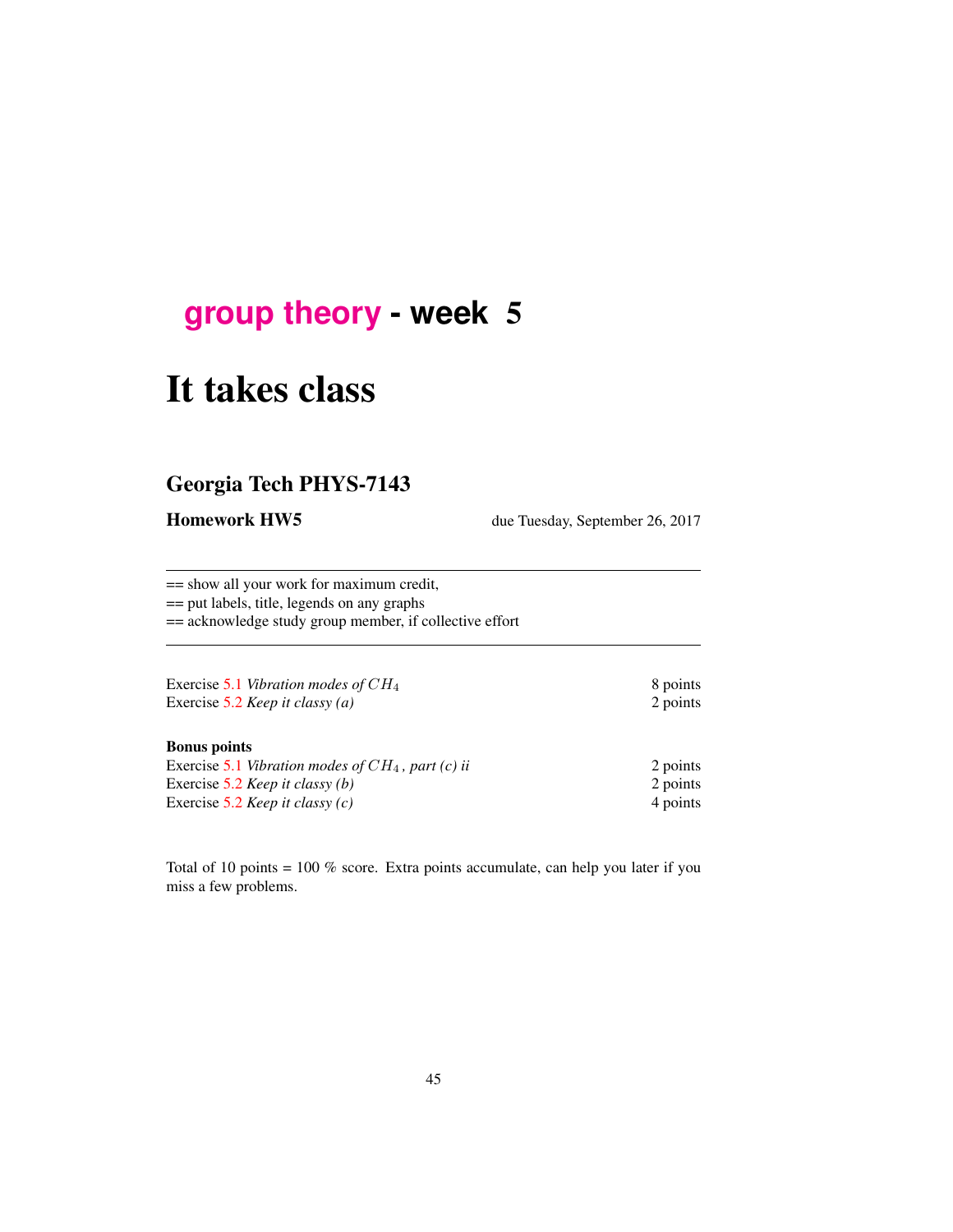Show class, have pride, and display character. If you do, winning takes care of itself.

— Paul Bryant

## 2017-09-19 Predrag Lecture 9 Irreducible reps decomposition

Gutkin notes, [Lect. 5](http://birdtracks.eu/courses/PHYS-7143-17/groups.pdf) *Applications I. Vibration modes*: Example 5.1.  $C_n$  symmetry completed.

For the record (I retract the heady claim I made in the lecture 8):

[mathworld.wolfram.com:](http://mathworld.wolfram.com/CharacterTable.html) "A character table often contains enough information to identify a given abstract group and distinguish it from others. However, there exist nonisomorphic groups which nevertheless have the same character table, for example  $D_4$  (the symmetry group of the square) and  $Q_8$  (the quaternion group)." We discuss  $Q_8$  in example 4.1.

#### 2017-09-21 Predrag Lecture 10 It takes class

In week  $1$  we introduced projection operators  $(1.33)$ . How are they related to the character projection operators constructed in the previous lecture? While the character orthogonality might be wonderful, it is not very intuitive - it's a set of solutions to a set of symmetry-consistent orthogonality relations. It is a set of rules then enables you to construct a character table, but it does not tell you what it means. Similar thing will happen again when we turn to the study continuous groups: all semisimple Lie groups are likewise classified by Killing and Cartan by a more complex set of orthogonality and integer-dimensionality (Diophantine) constraints. You obtain all possible Lie algebras, but have no idea what their geometrical significance is.

In my own Group Theory book [1] I (almost) get all simple Lie algebras using projection operators constructed from invariant tensors. What that means is easier to understand for finite groups, and here I like the [Harter'](http://www.uark.edu/ua/modphys/markup/PSDS_Info.html)s exposition [3] best. Harter constructs 'class operators', shows that they form the basis for the algebra of 'central' or 'all-commuting' operators, and uses their characteristic equations to construct the projection operators (1.33) from the 'structure constants' of the finite group, i.e., its class multiplication tables. Expanded, these projection operators are indeed the same as the ones obtained from character orthogonality.

I find [Harter's Sect.](http://www.uark.edu/ua/modphys/markup/PSDS_UnitsForceDL.php?fname=PSDS_Ch.3_(4.22.10).pdf) *3.3 Second stage of non-Abelian symmetry analysis* particularly illuminating. It shows how physically different (but mathematically isomorphic) higher-dimensional irreps are constructed corresponding to different subgroup embeddings. One chooses the irrep that corresponds to a particular sequence of physical symmetry breakings

You might want to have a look at [Harter](http://birdtracks.eu/library/Harper78a.pdf) [4] *Double group theory on the halfshell*. Read appendices B and C on spectral decomposition and class algebras. Article works out some interesting examples.

See also remark 1.1 *Projection operators* and perhaps watch Harter's [online](https://www.youtube.com/watch?v=jLO7-Pks0QM) [lecture](https://www.youtube.com/watch?v=jLO7-Pks0QM) from Harter's [online course.](http://www.uark.edu/ua/modphys/markup/GTQM_TitlePage_2015.html)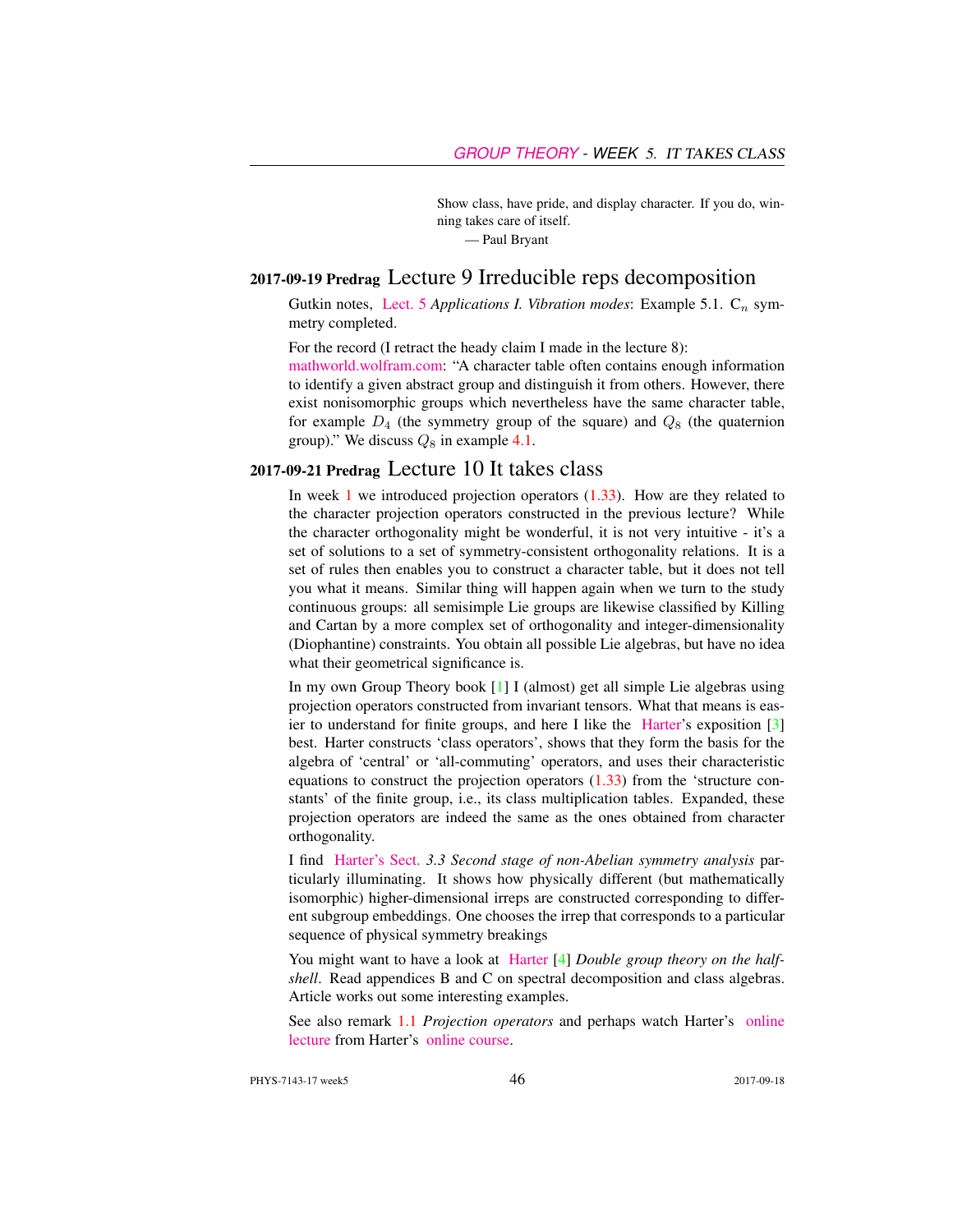## 5.1 Literature

Continuing reading Mathews and Walker [5], now Chap. 14. [Porter](http://chaosbook.org/~predrag/courses/PHYS-7143-08/Porter3-10.pdf) works out nicely the normal modes of the  $D_3$  springs and masses (again!).

Not all finite groups are as simple or easy to figure out as  $D_3$ . For example, the order of the [Ree](https://en.wikipedia.org/wiki/List_of_finite_simple_groups) group  ${}^{2}F_{4}(2)'$  ${}^{2}F_{4}(2)'$  ${}^{2}F_{4}(2)'$  is  $212(26 + 1)(24 - 1)(23 + 1)(2 - 1)/2 = 17971200$ .

Who is Harter? He was a prodigy who at age 16 taught himself group theory by reading Hamermesh [2]. He was a graduate student at Caltech (1964-65), together with Ron Fox. They hated the atmosphere there and the teaching was terrible (Feynman did not teach that year but Harter and Feynman were good friends). Harter and Fox shared an interest in group theory and discovered that most of the group theory books in the physics library had been checked out in 1960-62 by Gell-Mann, Zweig and Glashow. That only half of the entering students were meant to complete their PhD's there led to lots of ugly competition. Harter transferred to UC Irvine, and, upon graduation, got a job at USC in LA. After a few years he suggested in a faculty meeting that the way they could improve their quality as a department was "to get rid of all the old farts." These same "old farts" soon voted to deny him tenure. He ended up in Campinas, Brazil. Fox rescued him from there by bringing him for an interview at Georgia Tech, where he was hired in late 1970's. He was brilliant, an asset for teaching, making all sorts of demonstration devices. He built a giant rotating table upon which he placed billiard balls, a wonderful demonstration of mechanical analogues for charged particle motion in crossed E and B fields. Everyone (except for one nefarious character) liked him, his work, and especially his devices. The faculty unanimously supported his promotion to tenure. He did not, however, think much of the Director of School of Physics, and made that clear. After an argument with the Director, he stormed out, offended. So, he was denied tenure and moved in 1985 to University of Arkansas where he is a professor today.

In 1987 Harter and Weeks used Harter's theory of the rotational dynamics of molecules to calculate the rotational-vibrational spectra of the soccer ball-shaped molecule Buckminsterfullerene, C60, or "buckyball." C60 had been proposed in 1985 by chemists, who had seen a mass-spectra peak of atomic mass 720. By 1989 the Harter theory calculations led to a realization that chemists had been making C60 since the early 1970s. In 1992 Science named C60 "Molecule of the Year," and in 1996 Curl, Kroto and Smalley were awarded the Nobel Prize in Chemistry for their discovery of fullerenes.

You can find here many [Soft Elegant Educational tools](http://www.uark.edu/ua/modphys/markup/Harter-SoftWebApps.html) developed by Harter, and follow his lectures [on line.](https://www.youtube.com/channel/UC2KBYYdZOfotnkUOTthDjRA) He is a great teacher. Georgia Tech's loss.

### 5.2 Discussion

**2017-09-25 Lin Xin**  $\langle \text{lim9@gatech.edu>}$  I have a few questions about the exercise 5.1 part (d) *Vibration modes of* CH4*: Find all modes of the methane molecule.*

> 1. When we use the angle of improper rotation, is it true that reflection equals to the  $\pi$  improper rotation?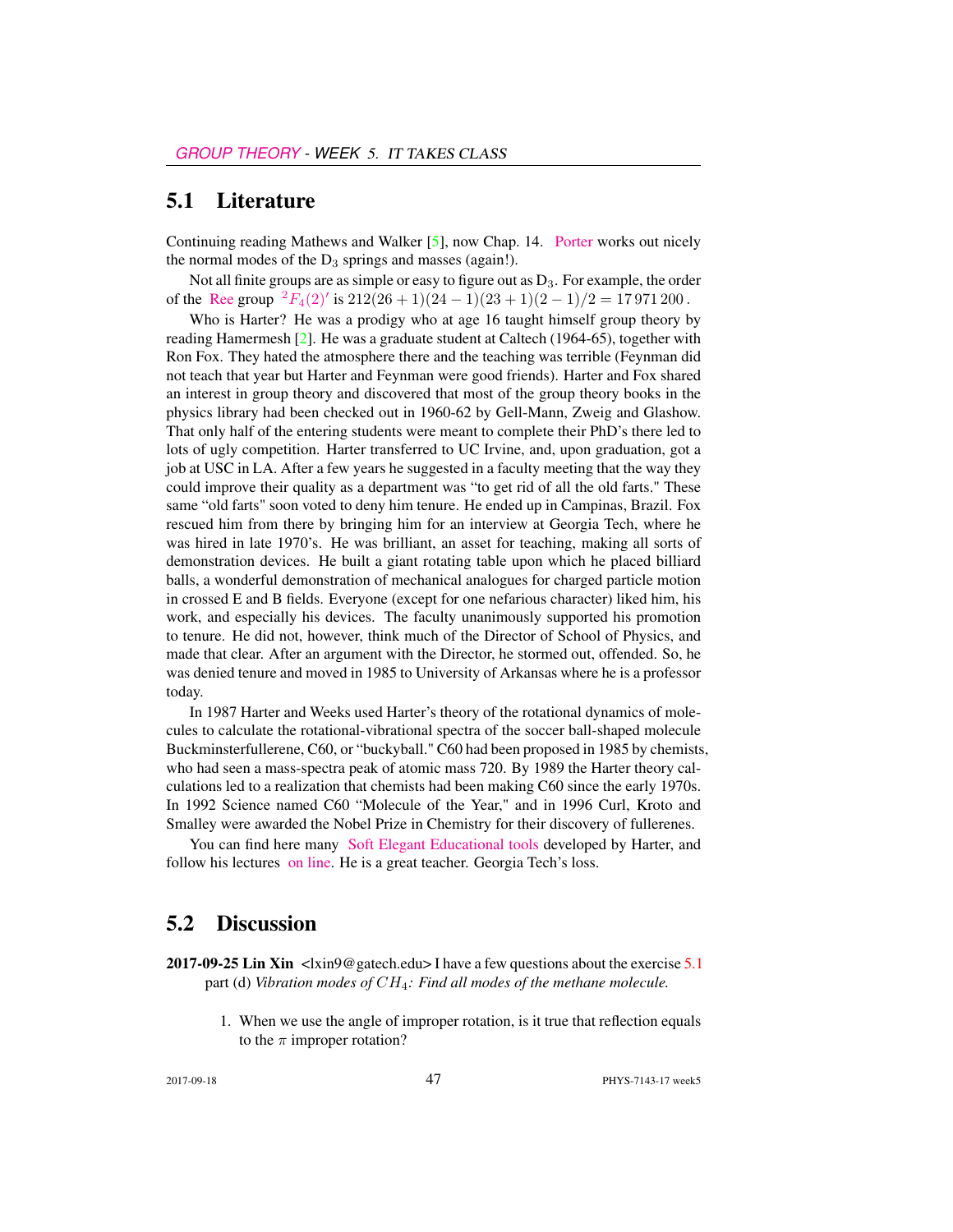- 2. I assume it is  $\pi$  and it gives me other characters are zero. In the case of all symmetry, this will give the , which we usually get non-negative integer. As a result, I'm not perfectly sure that the character formulas you give are correct.
- 3. Moreover seems it's in the representation of  $[12 \times 12]$  matrices instead of  $[24 \times 24]$  matrices.
- 2017-09-25 Predrag The solution set is very detailed, so how about waiting Tuesday afternoon, when it gets posted on T-square? Then –if it is still unclear– we continue the discussion.
	- 1. If  $g \in SO(3)$  is a rotation, and  $D(i)r = -r$  is the inversion transformation, then rotation combined with the inversion g i is an improper rotation  $g i \in$ O(3). If  $q \in T$  (a discrete tetrahedron rotation) then q i is an improper element of  $T_d$ .
	- 2. ? (check the solution set).
	- 3. The proper rotations group  $T$  of order 12 is a normal subgroup. However, I do not think you can have an improper rotations subgroup of  $T_d$ , as  $g_i ig_j i$ is a proper rotation.

## References

- [1] P. Cvitanović, *[Group Theory Birdtracks, Lie's, and Exceptional Groups](http://dx.doi.org/10.1515/9781400837670)* (Princeton Univ. Press, Princeton, NJ, 2008).
- [2] M. Hamermesh, *[Group Theory and Its Application to Physical Problems](http://dx.doi.org/10.1119/1.1941790)* (Dover, New York, 1962).
- [3] W. G. Harter, *[Principles of Symmetry, Dynamics, and Spectroscopy](http://www.uark.edu/ua/modphys/markup/PSDS_Info.html)* (Wiley, New York, 1993).
- [4] W. G. Harter and N. D. Santos, ["Double-group theory on the half-shell and the](http://dx.doi.org/10.1119/1.11134) [two-level system. I. Rotation and half-integral spin states",](http://dx.doi.org/10.1119/1.11134) [Amer. J. Phys.](http://dx.doi.org/10.1119/1.11134) 46, [251–263 \(1978\).](http://dx.doi.org/10.1119/1.11134)
- [5] J. Mathews and R. L. Walker, *[Mathematical Methods of Physics](http://dx.doi.org/10.2307/2316002)* (W. A. Benjamin, Reading, MA, 1970).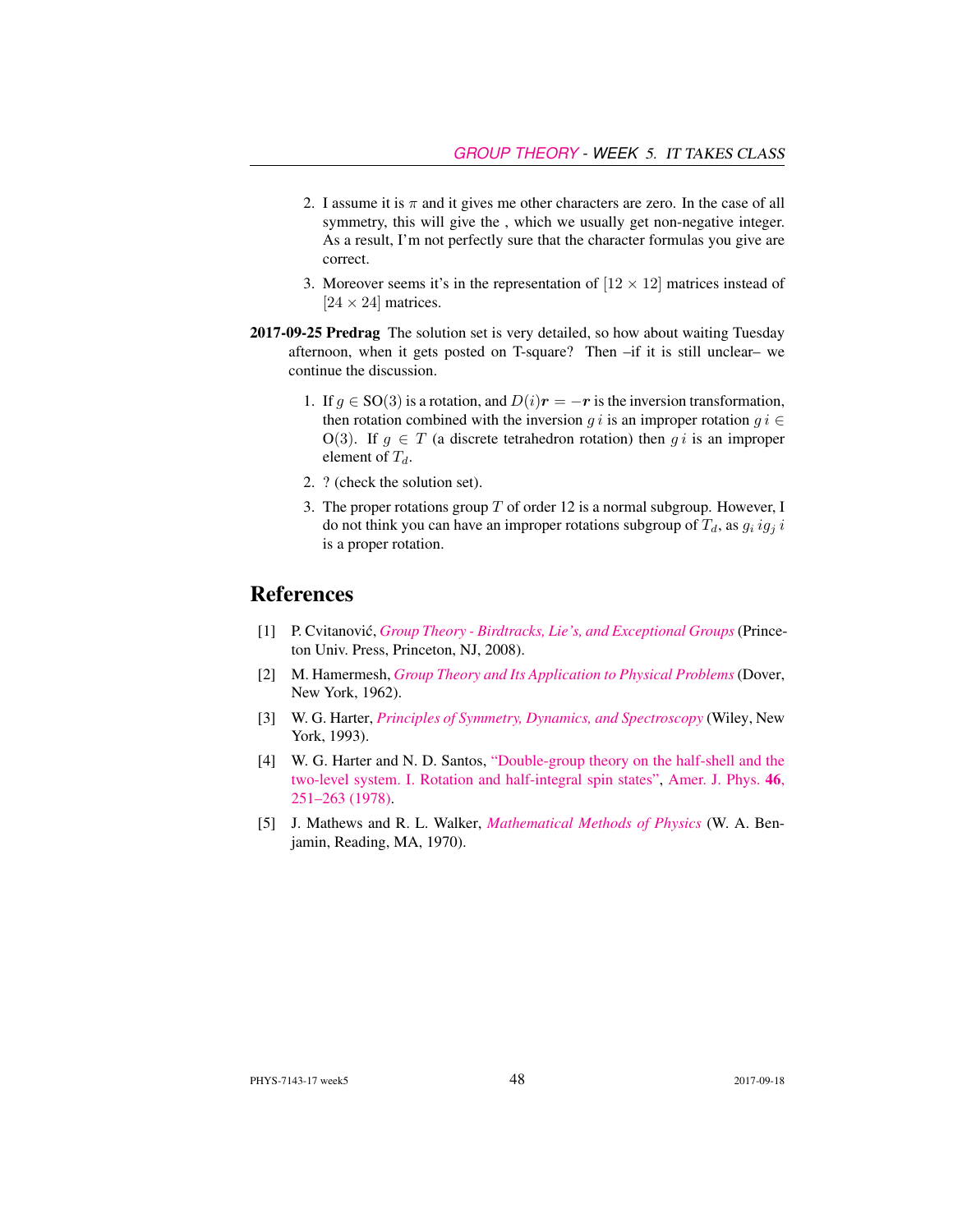

Figure 5.1: a) Two classes of rotational symmetries, and a class of reflection symmetries of a [tetrahedron.](https://flic.kr/p/a5oFBF) (left) Hold the [Tetra Pak](https://www.youtube.com/watch?v=ztOLwig7v5Q) by a tip, turn it by a third. (middle) Hold the [Tetra Pak](https://flic.kr/p/aUdHDx) by the midpoints of a pair of opposing edges, make a half-turn. (right) Exchange the vertices outside the reflection plane. b) Methane molecule with the symmetry  $T_d$ .

## **Exercises**

- 5.1. Vibration modes of  $CH_4$ . Tetrahedral group T describes rotational symmetries of a [tetrahedron.](https://www.youtube.com/watch?v=OsNXsckES7w) The order of the group is  $|G| = 12$ , and its conjugacy classes are:
	- The identity mapping.
	- Four rotations by  $\varphi = 2\pi/3$ , with each of the four rotation axes going through a vertex, and piercing the midpoint of the triangle opposite.
	- Four inverse rotations by  $\varphi = -2\pi/3$ .
	- Three rotations by  $\varphi = \pi$ , one for each of the three rotation axes going through midpoints of opposing edges.

The full group of tetrahedron symmetries  $T_d$  includes also reflections. This is the symmetry group of molecules such as methane  $CH_4$ , see figure 5.1).

- (a) What is the order of the group  $T_d$ ? Show that the group is isomorphic to i) the group of permutations  $S_4$ ; ii) to the group O of rotational symmetries of the cube. iii) Show that T is normal subgroup of  $T_d$ .
- (b) Find all conjugacy classes of the group. Which of these classes correspond to proper (det  $R(\varphi) = +1$ ), improper (det  $R(\varphi) = -1$ ) rotations ? *Information on*  $T$  *might help. Note that*  $\varphi$  *might be also* 0*.*
- (c) i) Find all irreducible representations of the group & build the character table. *A shortcut: find all one-dimensional representations, assume that characters are integers, then use the orthogonality relationship between characters.* ii) Really compute the character table, without assuming that characters are integers (2 bonus points). *One-dimensional representations + orthogonality of characters is not enough to*

*build the whole character table for*  $T<sub>d</sub>$ *. One needs more black magic, such as representation of permutation group by matrices.*

(d) Find all modes of the methane molecule. Which of them correspond to vibrations, translations and rotations? What are the degeneracies?